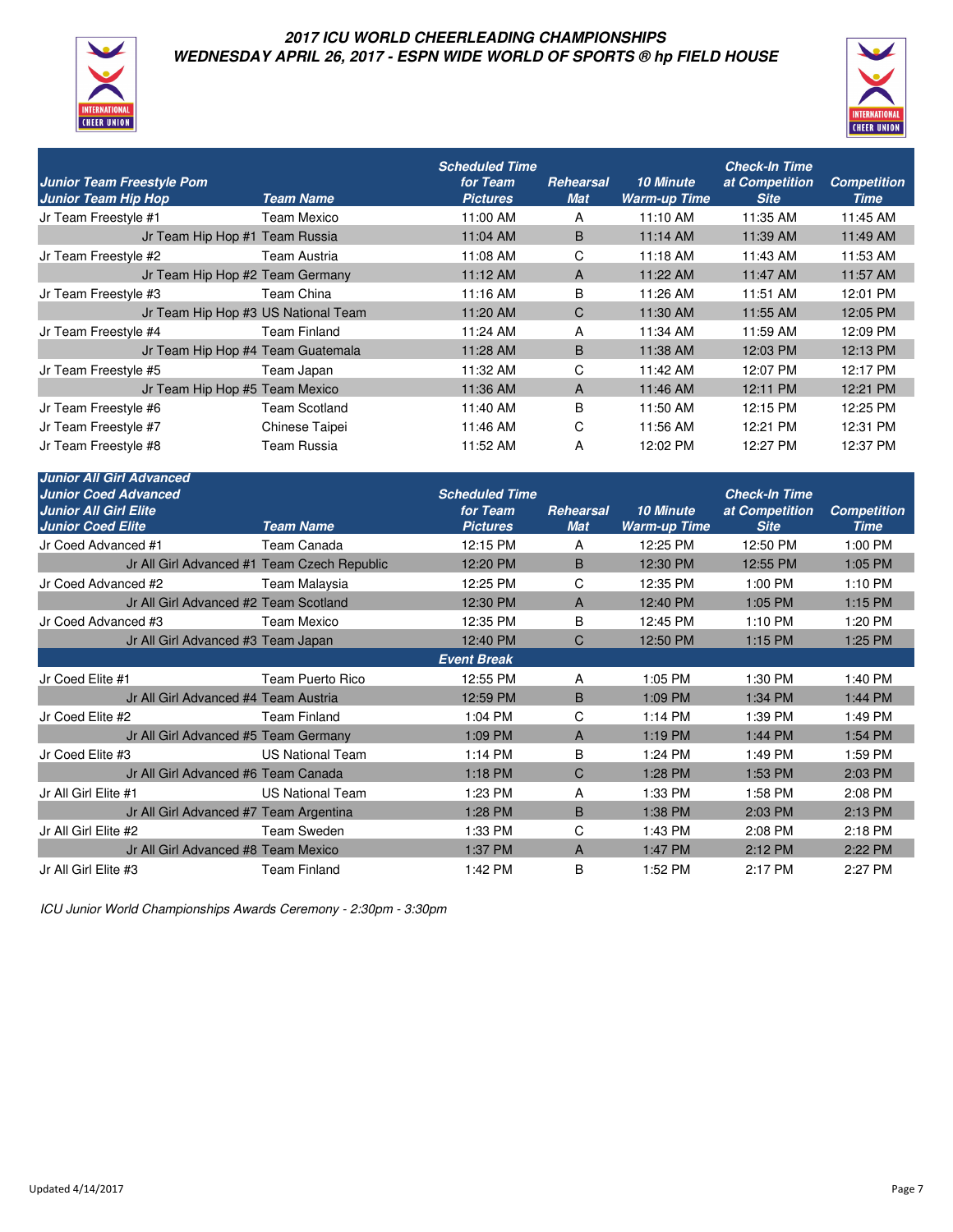# **2017 ICU WORLD CHEERLEADING CHAMPIONSHIPS THURSDAY APRIL 27, 2017 - ESPN WIDE WORLD OF SPORTS ® Hp FIELD HOUSE**

|                                   |                                      | <b>Scheduled Time</b> |            |                      | <b>Check-In Time</b> |                    |
|-----------------------------------|--------------------------------------|-----------------------|------------|----------------------|----------------------|--------------------|
| <b>All Girl Elite</b>             |                                      | for Team              | Rehearsal  | <b>12 Minute</b>     | at Competition       | <b>Competition</b> |
| <b>Coed Elite</b>                 | <b>Team Name</b>                     | <b>Pictures</b>       | <b>Mat</b> | <b>Warm-up Time</b>  | <b>Site</b>          | <b>Time</b>        |
| Coed Elite #1                     | <b>Team Ecuador</b>                  | 9:15 AM               | Α          | 9:25 AM              | 9:50 AM              | 10:00 AM           |
| All Girl Elite #1 Team Italy      |                                      | 9:21 AM               | B          | 9:31 AM              | 9:56 AM              | 10:06 AM           |
| Coed Elite #2                     | Team Korea                           | 9:27 AM               | C          | 9:37 AM              | 10:02 AM             | 10:12 AM           |
|                                   | All Girl Elite #2 Team Netherlands   | 9:33 AM               | A          | 9:43 AM              | 10:08 AM             | 10:18 AM           |
| Coed Elite #3                     | <b>Team Switzerland</b>              | 9:39 AM               | В          | 9:49 AM              | 10:14 AM             | 10:24 AM           |
|                                   | Open Open                            | 9:45 AM               | C          | 9:55 AM              | 10:20 AM             | 10:30 AM           |
| Coed Elite #4                     | Team South Africa                    | 9:51 AM               | Α          | 10:01 AM             | 10:26 AM             | 10:36 AM           |
| All Girl Elite #3 Team Russia     |                                      | 9:57 AM               | B          | 10:07 AM             | 10:32 AM             | 10:42 AM           |
| Coed Elite #5                     | <b>Team Philippines</b>              | 10:03 AM              | C          | 10:13 AM             | 10:38 AM             | 10:48 AM           |
|                                   | All Girl Elite #4 Team England       | 10:09 AM              | A          | 10:19 AM             | 10:44 AM             | 10:54 AM           |
| Coed Elite #6                     | <b>Team Mexico</b>                   | 10:15 AM              | В          | 10:25 AM             | 10:50 AM             | 11:00 AM           |
|                                   | Open Open                            | 10:21 AM              | C          | 10:31 AM             | 10:56 AM             | 11:06 AM           |
| Coed Elite #7                     | <b>Team France</b>                   | 10:27 AM              | Α          | 10:37 AM             | 11:02 AM             | 11:12 AM           |
|                                   | All Girl Elite #6 Team Germany       | 10:33 AM              | B          | 10:43 AM             | 11:08 AM             | 11:18 AM           |
| Coed Elite #8                     | <b>Team Brazil</b>                   | 10:39 AM              | C          | 10:49 AM             | 11:14 AM             | 11:24 AM           |
| All Girl Elite #7 Team Chile      |                                      | 10:45 AM              | A          | 10:55 AM             | 11:20 AM             | 11:30 AM           |
| Coed Elite #9                     | Team Czech Republic                  | 10:51 AM              | В          | 11:01 AM             | 11:26 AM             | 11:36 AM           |
| Coed Elite #10                    | Team Jamaica                         | 10:58 AM              | С          | 11:08 AM             | 11:33 AM             | 11:43 AM           |
|                                   |                                      | <b>Event Break</b>    |            |                      |                      |                    |
| Coed Elite #11                    | <b>Team Guatemala</b>                | 11:15 AM              | Α          | 11:25 AM             | 11:50 AM             | 12:00 PM           |
| All Girl Elite #8 Team Japan      |                                      | 11:21 AM              | B          | 11:31 AM             | 11:56 AM             | 12:06 PM           |
| Coed Elite #12                    | Team Belgium                         | 11:27 AM              | C          | 11:37 AM             | 12:02 PM             | 12:12 PM           |
|                                   | All Girl Elite #9 Team Slovenia      | 11:33 AM              | Α          | 11:43 AM             | 12:08 PM             | 12:18 PM           |
| Coed Elite #13                    | <b>Team England</b>                  | 11:39 AM              | В          | 11:49 AM             | 12:14 PM             | 12:24 PM           |
|                                   | Open Team Mexico                     | 11:45 AM              | C          | 11:55 AM             | 12:20 PM             | 12:30 PM           |
| Coed Elite #14                    | Team Italy                           | 11:51 AM              | Α          | 12:01 PM             | 12:26 PM             | 12:36 PM           |
| All Girl Elite #10 Team Ecuador   |                                      | 11:57 AM              | B          | 12:07 PM             | 12:32 PM             | 12:42 PM           |
| Coed Elite #15                    | <b>Team Puerto Rico</b>              | 12:03 PM              | С          | 12:13 PM             | 12:38 PM             | 12:48 PM           |
|                                   | All Girl Elite #11 Team South Africa | 12:09 PM              | A          | 12:19 PM             | 12:44 PM             | 12:54 PM           |
| Coed Elite #16                    |                                      | 12:15 PM              |            | 12:25 PM             | 12:50 PM             | 1:00 PM            |
|                                   | Team Colombia                        |                       | В          |                      | 12:56 PM             |                    |
|                                   | Open Open                            | 12:21 PM              | C          | 12:31 PM<br>12:37 PM |                      | 1:06 PM            |
| Coed Elite #17                    | <b>Team Russia</b>                   | 12:27 PM              | Α          |                      | 1:02 PM              | 1:12 PM            |
|                                   | All Girl Elite #12 Team Costa Rica   | 12:33 PM              | B          | 12:43 PM             | 1:08 PM              | 1:18 PM            |
| Coed Elite #18                    | <b>Team Chile</b>                    | 12:39 PM              | C          | 12:49 PM             | 1:14 PM              | 1:24 PM            |
|                                   | All Girl Elite #13 Team Philippines  | 12:45 PM              | A          | 12:55 PM             | 1:20 PM              | 1:30 PM            |
| Coed Elite #19                    | Team Argentina                       | 12:51 PM              | В          | 1:01 PM              | 1:26 PM              | 1:36 PM            |
| Coed Elite #20                    | <b>Team Wales</b>                    | 12:58 PM              | C          | 1:08 PM              | 1:33 PM              | 1:43 PM            |
|                                   |                                      | <b>Scheduled Time</b> |            |                      | <b>Check-In Time</b> |                    |
|                                   |                                      | for Team              | Rehearsal  | 12 Minute            | at Competition       | <b>Competition</b> |
| <b>ParaCheer Unified Advanced</b> | <b>Team Name</b>                     | <b>Pictures</b>       | <b>Mat</b> | <b>Warm-up Time</b>  | <b>Site</b>          | <b>Time</b>        |
| ParaCheer Unified Advanced #1     | Team Costa Rica                      | 1:15 PM               | Α          | 1:25 PM              | 1:50 PM              | 2:00 PM            |
| ParaCheer Unified Advanced #2     | <b>Team England</b>                  | 1:21 PM               | В          | 1:31 PM              | 1:56 PM              | 2:06 PM            |

ParaCheer Unified Advanced #3 Team Poland 1:27 PM C 1:37 PM 2:02 PM 2:12 PM

ICU World Championships Elite Team Competition Finalist Announcements - 2:15pm - 2:45pm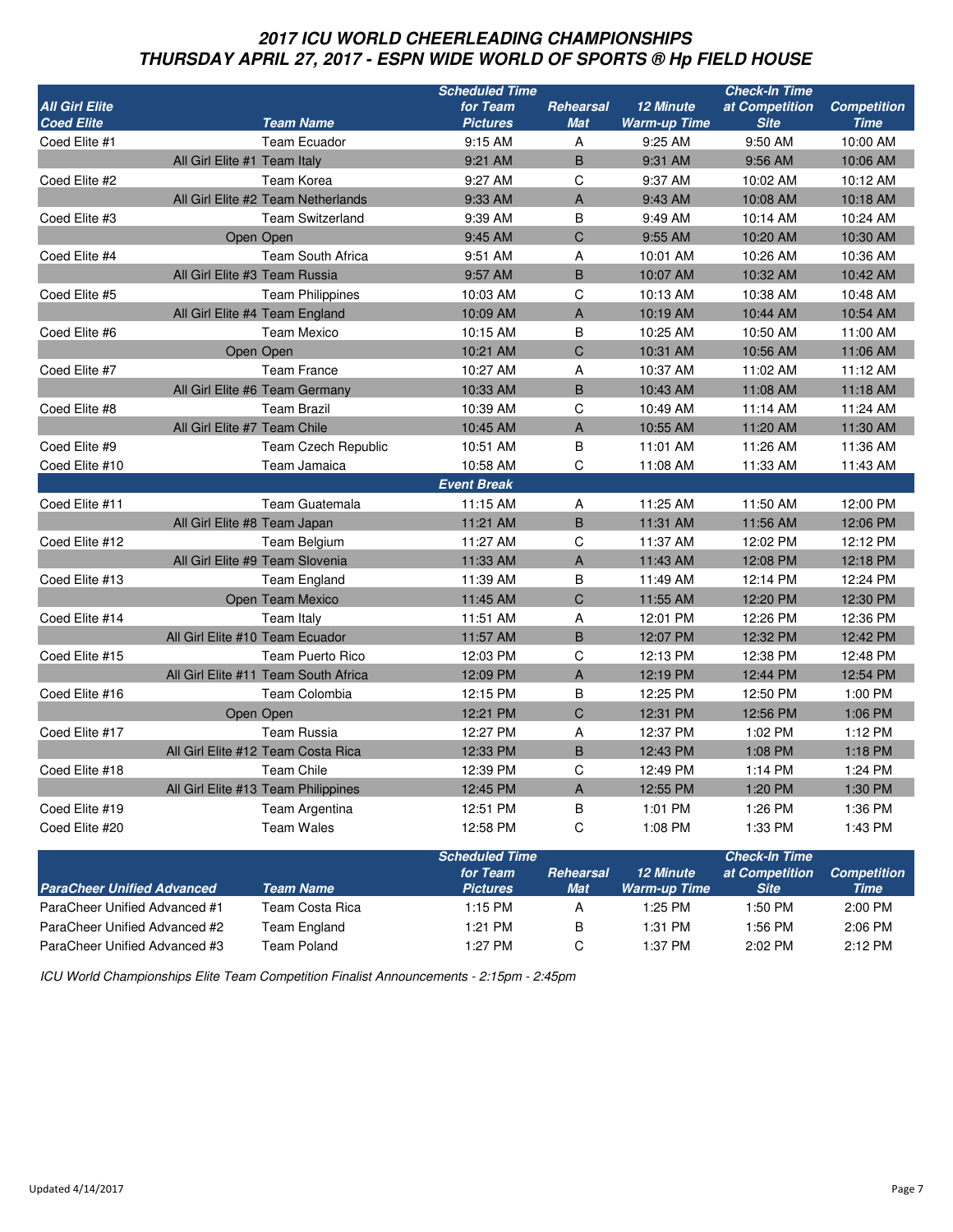# **2017 ICU WORLD CHEERLEADING CHAMPIONSHIPS THURSDAY APRIL 27, 2017 - ESPN WIDE WORLD OF SPORTS ® Hp FIELD HOUSE**

|                         |                                  |                                      | <b>Scheduled Time</b> |            |                     | <b>Check-In Time</b> |                    |
|-------------------------|----------------------------------|--------------------------------------|-----------------------|------------|---------------------|----------------------|--------------------|
| <b>All Girl Premier</b> |                                  |                                      | for Team              | Rehearsal  | <b>12 Minute</b>    | at Competition       | <b>Competition</b> |
| <b>Coed Premier</b>     |                                  | <b>Team Name</b>                     | <b>Pictures</b>       | <b>Mat</b> | <b>Warm-up Time</b> | <b>Site</b>          | <b>Time</b>        |
| Coed Premier #1         |                                  | Team China                           | 2:00 PM               | A          | 2:10 PM             | 2:35 PM              | 2:45 PM            |
|                         | All Girl Premier #1 Team Sweden  |                                      | 2:06 PM               | B          | 2:16 PM             | 2:41 PM              | 2:51 PM            |
| Coed Premier #2         |                                  | <b>Team Norway</b>                   | 2:12 PM               | C          | 2:22 PM             | 2:47 PM              | 2:57 PM            |
|                         |                                  | All Girl Premier #2 US National Team | 2:18 PM               | A          | 2:28 PM             | 2:53 PM              | 3:03 PM            |
| Coed Premier #3         |                                  | <b>Team Finland</b>                  | 2:24 PM               | B          | 2:34 PM             | 2:59 PM              | 3:09 PM            |
|                         |                                  | Open Open                            | 2:30 PM               | C          | 2:40 PM             | 3:05 PM              | 3:15 PM            |
| Coed Premier #4         |                                  | <b>Team Denmark</b>                  | 2:36 PM               | A          | 2:46 PM             | 3:11 PM              | 3:21 PM            |
|                         | All Girl Premier #3 Team Mexico  |                                      | 2:42 PM               | B          | 2:52 PM             | 3:17 PM              | 3:27 PM            |
| Coed Premier #5         |                                  | Team Costa Rica                      | 2:48 PM               | С          | 2:58 PM             | 3:23 PM              | 3:33 PM            |
|                         | All Girl Premier #4 Team Canada  |                                      | 2:54 PM               | A          | 3:04 PM             | 3:29 PM              | 3:39 PM            |
| Coed Premier #6         |                                  | <b>Team Chinese Taipei</b>           | 3:00 PM               | В          | 3:10 PM             | 3:35 PM              | 3:45 PM            |
| Coed Premier #7         |                                  | <b>Team Puerto Rico</b>              | 3:06 PM               | В          | 3:16 PM             | 3:41 PM              | 3:51 PM            |
|                         |                                  |                                      | <b>Event Break</b>    |            |                     |                      |                    |
| Coed Premier #8         |                                  | <b>Team Germany</b>                  | 3:20 PM               | C          | 3:30 PM             | 3:55 PM              | 4:05 PM            |
|                         | All Girl Premier #5 Team Norway  |                                      | 3:26 PM               | A          | 3:36 PM             | 4:01 PM              | 4:11 PM            |
| Coed Premier #9         |                                  | Team Mexico                          | 3:32 PM               | B          | 3:42 PM             | 4:07 PM              | 4:17 PM            |
|                         |                                  | Open Open                            | 3:38 PM               | C          | 3:48 PM             | 4:13 PM              | 4:23 PM            |
| Coed Premier #10        |                                  | Team Japan                           | 3:44 PM               | A          | 3:54 PM             | 4:19 PM              | 4:29 PM            |
|                         | All Girl Premier #6 Team Denmark |                                      | 3:50 PM               | B          | 4:00 PM             | 4:25 PM              | 4:35 PM            |
| Coed Premier #11        |                                  | <b>US National Team</b>              | 3:56 PM               | С          | 4:06 PM             | 4:31 PM              | 4:41 PM            |
|                         | All Girl Premier #7 Team Finland |                                      | 4:02 PM               | A          | 4:12 PM             | 4:37 PM              | 4:47 PM            |
| Coed Premier #12        |                                  | <b>Team Sweden</b>                   | 4:08 PM               | B          | 4:18 PM             | 4:43 PM              | 4:53 PM            |
| Coed Premier #13        |                                  | Team Canada                          | 4:14 PM               | В          | 4:24 PM             | 4:49 PM              | 4:59 PM            |

ICU World Championships ParaCheer Awards - 5:15pm - 5:45pm

ICU World Championships Cheer Premier Team Competition Finalist Announcements - 5:45pm - 6:00pm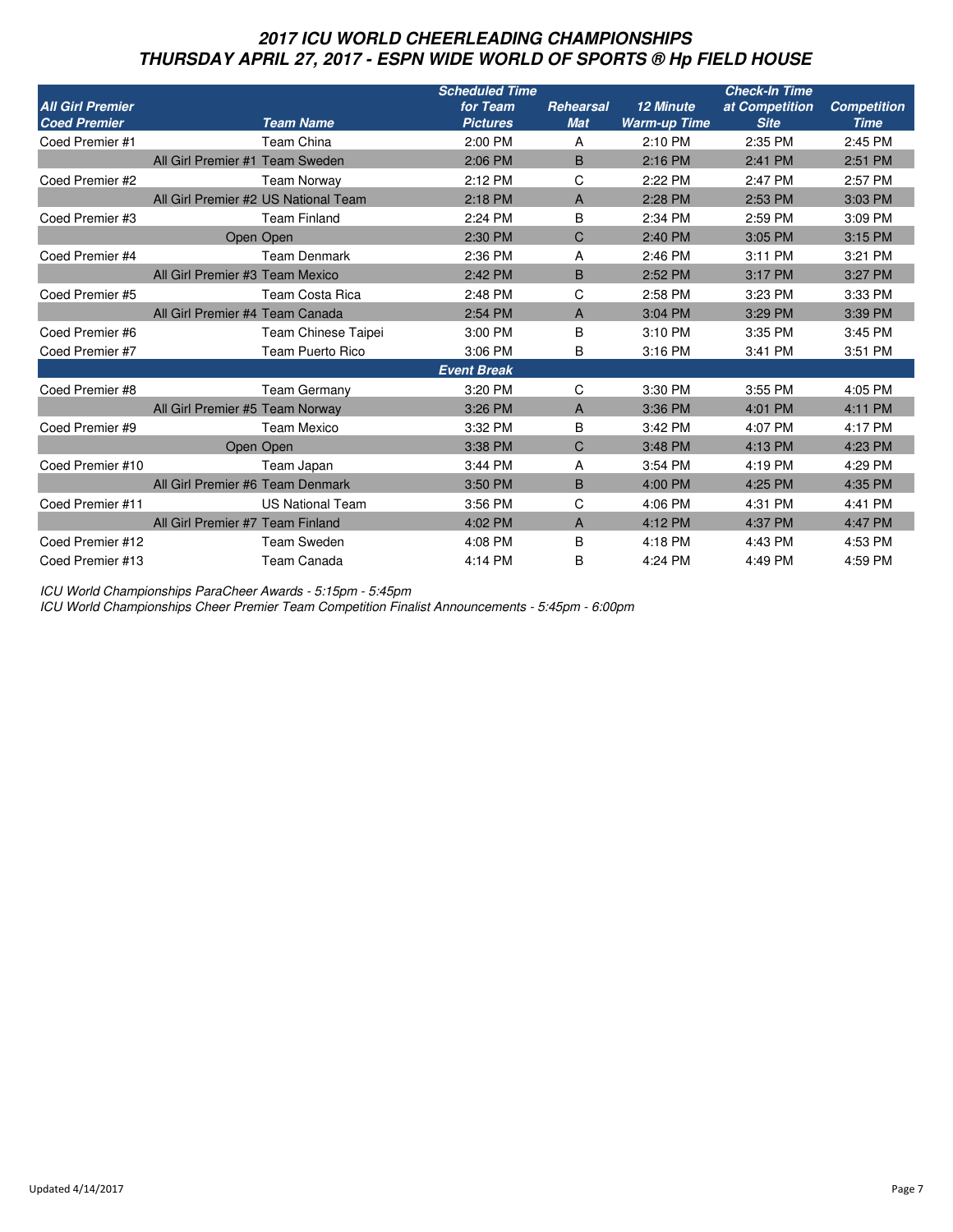# **2017 ICU WORLD CHEERLEADING CHAMPIONSHIPS THURSDAY APRIL 27, 2017 - ESPN WIDE WORLD OF SPORTS ® J CENTER**

|                                     |                                             | <b>Scheduled Time</b> |            |                                         | <b>Check-In Time</b> |                    |
|-------------------------------------|---------------------------------------------|-----------------------|------------|-----------------------------------------|----------------------|--------------------|
| <b>Hip Hop Doubles</b>              |                                             | for Team              |            | Rehearsal 5 Minute Warm- at Competition |                      | <b>Competition</b> |
| <b>Freestyle Pom Doubles</b>        | <b>Team Name</b>                            | <b>Pictures</b>       | <b>Mat</b> | up Time                                 | <b>Site</b>          | <b>Time</b>        |
| Freestyle Pom Doubles #1            | Team Italy                                  | 8:45 AM               | Α          | 8:55 AM                                 | 9:20 AM              | 9:30 AM            |
| Hip Hop Doubles #1 Team Croatia     |                                             | 8:49 AM               | B          | 8:59 AM                                 | 9:24 AM              | 9:34 AM            |
| Freestyle Pom Doubles #2            | Team Kazakustan                             | 8:53 AM               | С          | 9:03 AM                                 | 9:28 AM              | 9:38 AM            |
| Hip Hop Doubles #2 Team India       |                                             | 8:57 AM               | A          | 9:07 AM                                 | 9:32 AM              | 9:42 AM            |
| Freestyle Pom Doubles #3            | Team Georgia                                | 9:01 AM               | В          | 9:11 AM                                 | 9:36 AM              | 9:46 AM            |
| Hip Hop Doubles #3 Team Mexico      |                                             | 9:05 AM               | C          | 9:15 AM                                 | 9:40 AM              | 9:50 AM            |
| Freestyle Pom Doubles #4            | <b>Team Chinese Taipei</b>                  | 9:09 AM               | Α          | 9:19 AM                                 | 9:44 AM              | 9:54 AM            |
| Hip Hop Doubles #4 Team Austria     |                                             | 9:13 AM               | B          | 9:23 AM                                 | 9:48 AM              | 9:58 AM            |
| Freestyle Pom Doubles #5            | <b>Team Russia</b>                          | 9:17 AM               | C          | 9:27 AM                                 | 9:52 AM              | 10:02 AM           |
|                                     | Open Open                                   | 9:21 AM               | A          | 9:31 AM                                 | 9:56 AM              | 10:06 AM           |
| Freestyle Pom Doubles #6            | <b>Team Slovenia</b>                        | 9:25 AM               | B          | 9:35 AM                                 | 10:00 AM             | 10:10 AM           |
| Hip Hop Doubles #5 Team Japan       |                                             | 9:29 AM               | C          | 9:39 AM                                 | 10:04 AM             | 10:14 AM           |
| Freestyle Pom Doubles #7            | <b>Team Hungary</b>                         | 9:33 AM               | Α          | 9:43 AM                                 | 10:08 AM             | 10:18 AM           |
| Hip Hop Doubles #6 Team Scotland    |                                             | 9:37 AM               | B          | 9:47 AM                                 | 10:12 AM             | 10:22 AM           |
| Freestyle Pom Doubles #8            | <b>Team Netherlands</b>                     | 9:41 AM               | С          | 9:51 AM                                 | 10:16 AM             | 10:26 AM           |
| Hip Hop Doubles #7 Team Switzerland |                                             | 9:45 AM               | A          | 9:55 AM                                 | 10:20 AM             | 10:30 AM           |
| Freestyle Pom Doubles #9            | <b>Team Serbia</b>                          | 9:49 AM               | B          | 9:59 AM                                 | 10:24 AM             | 10:34 AM           |
| Hip Hop Doubles #8 Team Ecuador     |                                             | 9:53 AM               | C          | 10:03 AM                                | 10:28 AM             | 10:38 AM           |
| Freestyle Pom Doubles #10           | <b>Team Ukraine</b>                         | 9:57 AM               | Α          | 10:07 AM                                | 10:32 AM             | 10:42 AM           |
| Hip Hop Doubles #9 Team England     |                                             | 10:01 AM              | B          | 10:11 AM                                | 10:36 AM             | 10:46 AM           |
|                                     |                                             | <b>Event Break</b>    |            |                                         |                      |                    |
| Freestyle Pom Doubles #11           | Team China                                  | 10:15 AM              | C          | 10:25 AM                                | 10:50 AM             | 11:00 AM           |
| Hip Hop Doubles #10 Team Brazil     |                                             | 10:18 AM              | A          | 10:28 AM                                | 10:53 AM             | 11:03 AM           |
| Freestyle Pom Doubles #12           | <b>Team Poland</b>                          | 10:22 AM              | В          | 10:32 AM                                | 10:57 AM             | 11:07 AM           |
|                                     | Hip Hop Doubles #11 Team Dominican Republic | 10:25 AM              | C          | 10:35 AM                                | 11:00 AM             | 11:10 AM           |
| Freestyle Pom Doubles #13           | <b>Team Wales</b>                           | 10:29 AM              | А          | 10:39 AM                                | 11:04 AM             | 11:14 AM           |
| Hip Hop Doubles #12 Team Germany    |                                             | 10:32 AM              | B          | 10:42 AM                                | 11:07 AM             | 11:17 AM           |
| Freestyle Pom Doubles #14           | <b>Team Colombia</b>                        | 10:36 AM              | С          | 10:46 AM                                | 11:11 AM             | 11:21 AM           |
| Hip Hop Doubles #13 Team Kazakustan |                                             | 10:39 AM              | A          | 10:49 AM                                | 11:14 AM             | 11:24 AM           |
|                                     |                                             |                       |            |                                         |                      |                    |
| Freestyle Pom Doubles #15           | Team Australia                              | 10:43 AM              | В          | 10:53 AM                                | 11:18 AM             | 11:28 AM           |
| Hip Hop Doubles #14 Team Italy      |                                             | 10:46 AM              | C          | 10:56 AM                                | 11:21 AM             | 11:31 AM           |
| Freestyle Pom Doubles #16           | Team Korea                                  | 10:50 AM              | А          | 11:00 AM                                | 11:25 AM             | 11:35 AM           |
|                                     | Open Open                                   | 10:53 AM              | B          | 11:03 AM                                | 11:28 AM             | 11:38 AM           |
| Freestyle Pom Doubles #17           | <b>Team Chile</b>                           | 10:57 AM              | C          | 11:07 AM                                | 11:32 AM             | 11:42 AM           |
| Hip Hop Doubles #15 Team Slovenia   |                                             | 11:00 AM              | A          | 11:10 AM                                | 11:35 AM             | 11:45 AM           |
| Freestyle Pom Doubles #18           | <b>Team Mexico</b>                          | 11:04 AM              | В          | 11:14 AM                                | 11:39 AM             | 11:49 AM           |
| Hip Hop Doubles #16 Team Georgia    |                                             | 11:07 AM              | C          | 11:17 AM                                | 11:42 AM             | 11:52 AM           |
| Freestyle Pom Doubles #19           | Team India                                  | 11:11 AM              | Α          | 11:21 AM                                | 11:46 AM             | 11:56 AM           |
|                                     | Hip Hop Doubles #17 Team Chinese Taipei     | 11:14 AM              | B          | 11:24 AM                                | 11:49 AM             | 11:59 AM           |
| Freestyle Pom Doubles #20           | Team Japan                                  | 11:18 AM              | С          | 11:28 AM                                | 11:53 AM             | 12:03 PM           |
| Hip Hop Doubles #18 Team Ukraine    |                                             | 11:21 AM              | A          | 11:31 AM                                | 11:56 AM             | 12:06 PM           |
| Freestyle Pom Doubles #21           | <b>Team Scotland</b>                        | 11:25 AM              | В          | 11:35 AM                                | 12:00 PM             | 12:10 PM           |
| Hip Hop Doubles #19 Team Russia     |                                             | 11:28 AM              | C          | 11:38 AM                                | 12:03 PM             | 12:13 PM           |
| Freestyle Pom Doubles #22           | Team Croatia                                | 11:32 AM              | A          | 11:42 AM                                | 12:07 PM             | 12:17 PM           |
| Freestyle Pom Doubles #23           | Team Austria                                | 11:39 AM              | B          | 11:49 AM                                | 12:14 PM             | 12:24 PM           |
| Freestyle Pom Doubles #24           | <b>Team Switzerland</b>                     | 11:46 AM              | C          | 11:56 AM                                | 12:21 PM             | 12:31 PM           |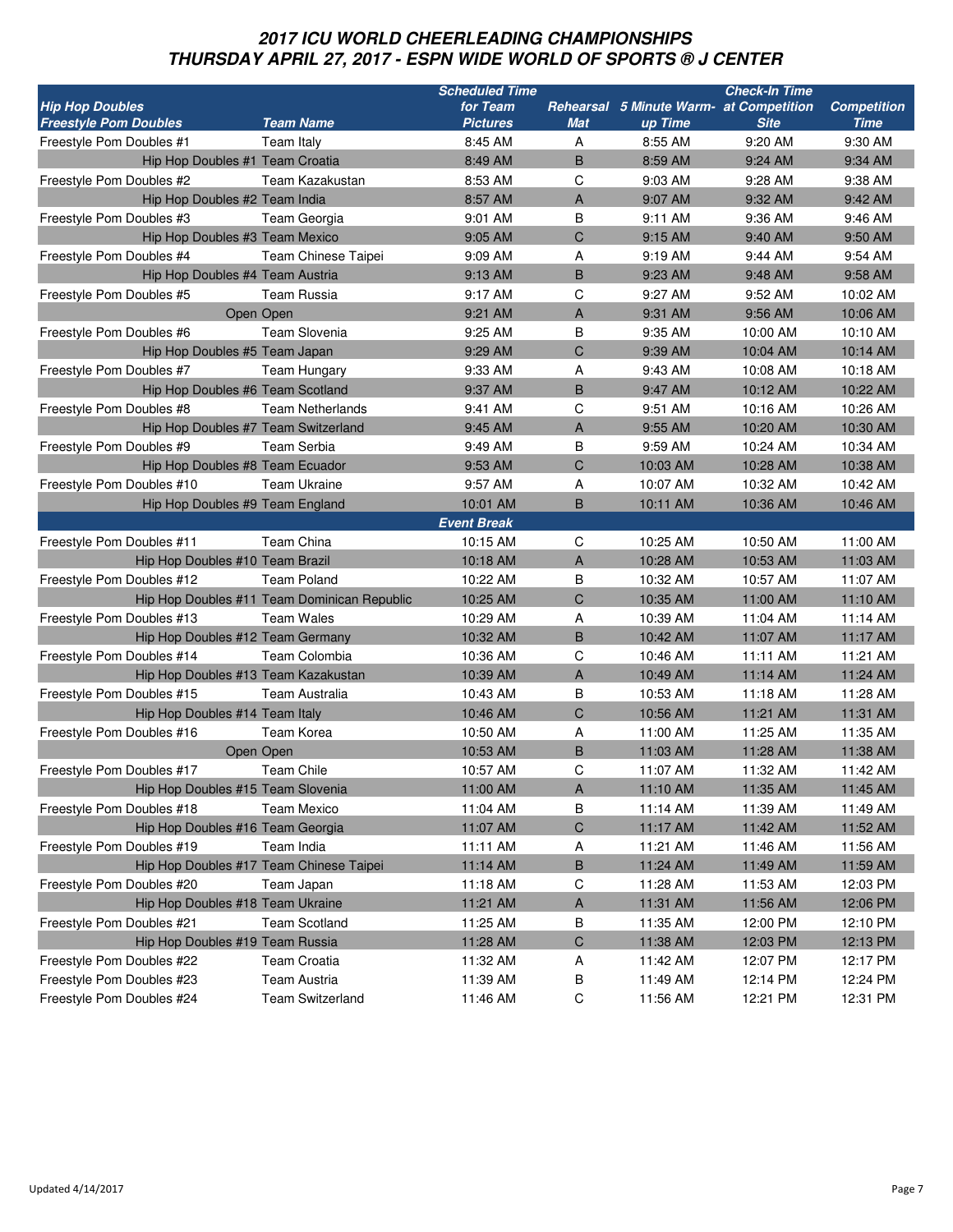# **2017 ICU WORLD CHEERLEADING CHAMPIONSHIPS THURSDAY APRIL 27, 2017 - ESPN WIDE WORLD OF SPORTS ® J CENTER**

|                  |                         | <b>Scheduled Time</b> |            |                                                | <b>Check-In Time</b> |                    |
|------------------|-------------------------|-----------------------|------------|------------------------------------------------|----------------------|--------------------|
|                  |                         | for Team              |            | <b>Rehearsal</b> 5 Minute Warm- at Competition |                      | <b>Competition</b> |
| <b>Team Jazz</b> | <b>Team Name</b>        | <b>Pictures</b>       | <b>Mat</b> | up Time                                        | <b>Site</b>          | Time               |
| Team Jazz #1     | Team Dominican Republic | 12:00 PM              | A          | 12:10 PM                                       | 12:35 PM             | 12:45 PM           |
| Team Jazz #2     | Team Mexico             | 12:05 PM              | B          | 12:15 PM                                       | 12:40 PM             | 12:50 PM           |
| Team Jazz #3     | Team Scotland           | 12:10 PM              | C          | 12:20 PM                                       | 12:45 PM             | 12:55 PM           |
| Team Jazz #4     | Team China              | 12:15 PM              | A          | 12:25 PM                                       | 12:50 PM             | 1:00 PM            |
| Team Jazz #5     | US National Team        | 12:20 PM              | B          | 12:30 PM                                       | 12:55 PM             | 1:05 PM            |
| Team Jazz #6     | Team Wales              | 12:25 PM              | C          | 12:35 PM                                       | 1:00 PM              | $1:10$ PM          |
| Team Jazz #7     | Team Russia             | 12:30 PM              | A          | 12:40 PM                                       | $1:05$ PM            | 1:15 PM            |
| Team Jazz #8     | Team Japan              | 12:35 PM              | B          | 12:45 PM                                       | 1:10 PM              | 1:20 PM            |

ICU World Championships Performance Cheer Doubles and Team Jazz Finalist Announcements - 1:45pm - 2:15pm

| <b>ParaCheer Unifed Freestyle Pom</b><br><b>Team Cheer Freestyle Pom</b><br><b>Team Cheer Hip Hop</b> | <b>Team Name</b>                              | <b>Scheduled Time</b><br>for Team<br><b>Pictures</b> | Rehearsal<br><b>Mat</b> | <b>10 Minute</b><br><b>Warm-up Time</b> | <b>Check-In Time</b><br>at Competition<br><b>Site</b> | <b>Competition</b><br><b>Time</b> |
|-------------------------------------------------------------------------------------------------------|-----------------------------------------------|------------------------------------------------------|-------------------------|-----------------------------------------|-------------------------------------------------------|-----------------------------------|
| Team Freestyle Pom #1                                                                                 | Team Mexico                                   | 1:45 PM                                              | Α                       | 1:55 PM                                 | 2:20 PM                                               | 2:30 PM                           |
| ParaCheer Unified Pom #1 Team Kazakustan                                                              |                                               | 1:49 PM                                              | B                       | 1:59 PM                                 | 2:24 PM                                               | 2:34 PM                           |
| Team Freestyle Pom #2                                                                                 | Team Puerto Rico                              | 1:53 PM                                              | C                       | 2:03 PM                                 | 2:28 PM                                               | 2:38 PM                           |
| ParaCheer Unified Pom #2 Team Wales                                                                   |                                               | 1:57 PM                                              | $\overline{A}$          | 2:07 PM                                 | 2:32 PM                                               | 2:42 PM                           |
| Team Freestyle Pom #3                                                                                 | <b>Team Philippines</b>                       | 2:01 PM                                              | B                       | 2:11 PM                                 | 2:36 PM                                               | 2:46 PM                           |
| ParaCheer Unified Pom #3 Team Poland                                                                  |                                               | 2:05 PM                                              | C                       | 2:15 PM                                 | 2:40 PM                                               | 2:50 PM                           |
| Team Freestyle Pom #4                                                                                 | <b>US National Team</b>                       | 2:09 PM                                              | A                       | 2:19 PM                                 | 2:44 PM                                               | 2:54 PM                           |
| ParaCheer Unified Pom #4 Team England                                                                 |                                               | 2:13 PM                                              | B                       | 2:23 PM                                 | 2:48 PM                                               | 2:58 PM                           |
| Team Freestyle Pom #5                                                                                 | <b>Team Colombia</b>                          | 2:17 PM                                              | C                       | 2:27 PM                                 | 2:52 PM                                               | 3:02 PM                           |
| Team Cheer Hip Hop #1 Team Italy                                                                      |                                               | 2:21 PM                                              | $\overline{A}$          | 2:31 PM                                 | 2:56 PM                                               | 3:06 PM                           |
| Team Freestyle Pom #6                                                                                 | Team China                                    | 2:25 PM                                              | B                       | 2:35 PM                                 | 3:00 PM                                               | 3:10 PM                           |
| Team Cheer Hip Hop #2 Team Austria                                                                    |                                               | 2:29 PM                                              | C                       | 2:39 PM                                 | 3:04 PM                                               | 3:14 PM                           |
| Team Freestyle Pom #7                                                                                 | <b>Team Finland</b>                           | 2:33 PM                                              | Α                       | 2:43 PM                                 | 3:08 PM                                               | 3:18 PM                           |
| Team Cheer Hip Hop #3 Team Chile                                                                      |                                               | 2:37 PM                                              | B                       | 2:47 PM                                 | 3:12 PM                                               | 3:22 PM                           |
| Team Freestyle Pom #8                                                                                 | <b>Team Slovenia</b>                          | 2:41 PM                                              | C                       | 2:51 PM                                 | 3:16 PM                                               | 3:26 PM                           |
| Team Cheer Hip Hop #4 Team Russia                                                                     |                                               | 2:45 PM                                              | $\overline{A}$          | 2:55 PM                                 | 3:20 PM                                               | 3:30 PM                           |
| Team Freestyle Pom #9                                                                                 | <b>Team Wales</b>                             | 2:49 PM                                              | B                       | 2:59 PM                                 | 3:24 PM                                               | 3:34 PM                           |
| Team Cheer Hip Hop #5 Team Japan                                                                      |                                               | 2:53 PM                                              | $\overline{C}$          | 3:03 PM                                 | 3:28 PM                                               | 3:38 PM                           |
| Team Freestyle Pom #10                                                                                | <b>Team England</b>                           | 2:57 PM                                              | Α                       | 3:07 PM                                 | 3:32 PM                                               | 3:42 PM                           |
|                                                                                                       |                                               | <b>Event Break</b>                                   |                         |                                         |                                                       |                                   |
| Team Freestyle Pom #11                                                                                | Team Chinese Taipei                           | 3:15 PM                                              | C                       | 3:25 PM                                 | 3:50 PM                                               | 4:00 PM                           |
| Team Cheer Hip Hop #6 Team Scotland                                                                   |                                               | 3:19 PM                                              | $\overline{A}$          | 3:29 PM                                 | 3:54 PM                                               | 4:04 PM                           |
| Team Freestyle Pom #12                                                                                | <b>Team Poland</b>                            | 3:23 PM                                              | B                       | 3:33 PM                                 | 3:58 PM                                               | 4:08 PM                           |
| Team Cheer Hip Hop #7 Team Ecuador                                                                    |                                               | 3:27 PM                                              | C                       | 3:37 PM                                 | 4:02 PM                                               | 4:12 PM                           |
| Team Freestyle Pom #13                                                                                | <b>Team Sweden</b>                            | 3:31 PM                                              | A                       | 3:41 PM                                 | 4:06 PM                                               | 4:16 PM                           |
|                                                                                                       | Team Cheer Hip Hop #8 Team Dominican Republic | 3:35 PM                                              | B                       | 3:45 PM                                 | 4:10 PM                                               | 4:20 PM                           |
| Team Freestyle Pom #14                                                                                | <b>Team Brazil</b>                            | 3:39 PM                                              | C                       | 3:49 PM                                 | 4:14 PM                                               | 4:24 PM                           |
| Team Cheer Hip Hop #9 Team Guatemala                                                                  |                                               | 3:43 PM                                              | $\overline{A}$          | 3:53 PM                                 | 4:18 PM                                               | 4:28 PM                           |
| Team Freestyle Pom #15                                                                                | <b>Team Austria</b>                           | 3:47 PM                                              | B                       | 3:57 PM                                 | 4:22 PM                                               | 4:32 PM                           |
| Team Cheer Hip Hop #10 Team Germany                                                                   |                                               | 3:51 PM                                              | C                       | 4:01 PM                                 | 4:26 PM                                               | 4:36 PM                           |
| Team Freestyle Pom #16                                                                                | <b>Team Chile</b>                             | 3:55 PM                                              | A                       | 4:05 PM                                 | 4:30 PM                                               | 4:40 PM                           |
| Team Cheer Hip Hop #11 Team Philippines                                                               |                                               | 3:59 PM                                              | B                       | 4:09 PM                                 | 4:34 PM                                               | 4:44 PM                           |
| Team Freestyle Pom #17                                                                                | <b>Team Scotland</b>                          | 4:03 PM                                              | C                       | 4:13 PM                                 | 4:38 PM                                               | 4:48 PM                           |
| Team Cheer Hip Hop #12 US National Team                                                               |                                               | 4:07 PM                                              | A                       | 4:17 PM                                 | 4:42 PM                                               | 4:52 PM                           |
| Team Freestyle Pom #18                                                                                | Team Japan                                    | 4:11 PM                                              | B                       | 4:21 PM                                 | 4:46 PM                                               | 4:56 PM                           |
| Team Cheer Hip Hop #13 Team Puerto Rico                                                               |                                               | 4:15 PM                                              | $\mathsf{C}$            | 4:25 PM                                 | 4:50 PM                                               | 5:00 PM                           |
| Team Freestyle Pom #19                                                                                | <b>Team Russia</b>                            | 4:19 PM                                              | Α                       | 4:29 PM                                 | 4:54 PM                                               | 5:04 PM                           |
| Team Cheer Hip Hop #14 Team Mexico                                                                    |                                               | 4:23 PM                                              | B                       | 4:33 PM                                 | 4:58 PM                                               | 5:08 PM                           |
| Team Freestyle Pom #20                                                                                | Team Italy                                    | 4:27 PM                                              | C                       | 4:37 PM                                 | 5:02 PM                                               | 5:12 PM                           |

ICU World Championships Cheer Performance Cheer Finalist Announcements - 5:30pm - 6:00pm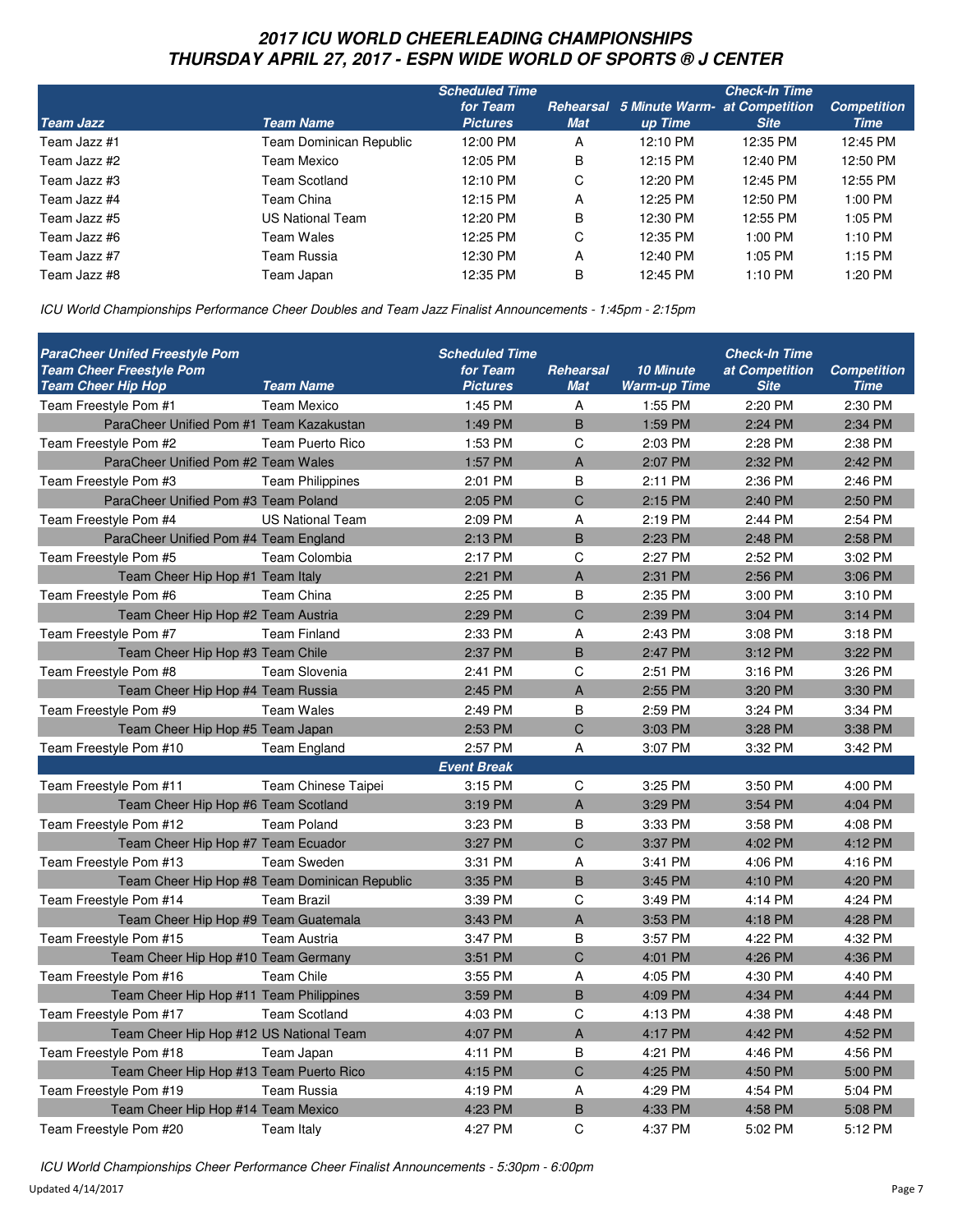# **2017 ICU WORLD CHEERLEADING CHAMPIONSHIPS FRIDAY APRIL 28, 2017 - ESPN WIDE WORLD OF SPORTS ® Hp FIELD HOUSE**

| <b>Hip Hop Doubles</b>       |                                         | <b>Scheduled Time</b> |            |                                                | <b>Check-In Time</b> |                    |
|------------------------------|-----------------------------------------|-----------------------|------------|------------------------------------------------|----------------------|--------------------|
| <b>Freestyle Pom Doubles</b> |                                         | for Team              |            | <b>Rehearsal</b> 5 Minute Warm- at Competition |                      | <b>Competition</b> |
| (Estimated # of Finalists)   | <b>Team Name</b>                        | <b>Pictures</b>       | <b>Mat</b> | up Time                                        | <b>Site</b>          | <b>Time</b>        |
| Freestyle Pom Doubles #1     | Freestyle Pom Doubles #1                | 7:45 AM               | A          | 7:55 AM                                        | 8:20 AM              | 8:30 AM            |
|                              | Hip Hop Doubles #1 Hip Hop Doubles #1   | 7:49 AM               | B          | 7:59 AM                                        | 8:24 AM              | 8:34 AM            |
| Freestyle Pom Doubles #2     | Freestyle Pom Doubles #2                | 7:53 AM               | C          | 8:03 AM                                        | 8:28 AM              | 8:38 AM            |
|                              | Hip Hop Doubles #2 Hip Hop Doubles #2   | 7:57 AM               | A          | 8:07 AM                                        | 8:32 AM              | 8:42 AM            |
| Freestyle Pom Doubles #3     | Freestyle Pom Doubles #3                | 8:01 AM               | B          | 8:11 AM                                        | 8:36 AM              | 8:46 AM            |
|                              | Hip Hop Doubles #3 Hip Hop Doubles #3   | 8:05 AM               | C          | 8:15 AM                                        | 8:40 AM              | 8:50 AM            |
| Freestyle Pom Doubles #4     | Freestyle Pom Doubles #4                | 8:09 AM               | А          | 8:19 AM                                        | 8:44 AM              | 8:54 AM            |
|                              | Hip Hop Doubles #4 Hip Hop Doubles #4   | 8:13 AM               | B          | 8:23 AM                                        | 8:48 AM              | 8:58 AM            |
| Freestyle Pom Doubles #5     | Freestyle Pom Doubles #5                | 8:17 AM               | C          | 8:27 AM                                        | 8:52 AM              | 9:02 AM            |
|                              | Hip Hop Doubles #5 Hip Hop Doubles #5   | 8:21 AM               | A          | 8:31 AM                                        | 8:56 AM              | 9:06 AM            |
| Freestyle Pom Doubles #6     | Freestyle Pom Doubles #6                | 8:25 AM               | C          | 8:35 AM                                        | 9:00 AM              | 9:10 AM            |
|                              |                                         | <b>Event Break</b>    |            |                                                |                      |                    |
| Freestyle Pom Doubles #7     | Freestyle Pom Doubles #7                | 8:40 AM               | B          | 8:50 AM                                        | 9:15 AM              | 9:25 AM            |
|                              | Hip Hop Doubles #6 Hip Hop Doubles #6   | 8:44 AM               | C          | 8:54 AM                                        | 9:19 AM              | 9:29 AM            |
| Freestyle Pom Doubles #8     | Freestyle Pom Doubles #8                | 8:48 AM               | A          | 8:58 AM                                        | 9:23 AM              | 9:33 AM            |
|                              | Hip Hop Doubles #7 Hip Hop Doubles #7   | 8:52 AM               | B          | 9:02 AM                                        | 9:27 AM              | 9:37 AM            |
| Freestyle Pom Doubles #9     | Freestyle Pom Doubles #9                | 8:56 AM               | C          | 9:06 AM                                        | 9:31 AM              | 9:41 AM            |
|                              | Hip Hop Doubles #8 Hip Hop Doubles #8   | 9:00 AM               | A          | 9:10 AM                                        | 9:35 AM              | 9:45 AM            |
| Freestyle Pom Doubles #10    | Freestyle Pom Doubles #10               | 9:04 AM               | B          | 9:14 AM                                        | 9:39 AM              | 9:49 AM            |
|                              | Hip Hop Doubles #9 Hip Hop Doubles #9   | 9:08 AM               | C          | 9:18 AM                                        | 9:43 AM              | 9:53 AM            |
| Freestyle Pom Doubles #11    | Freestyle Pom Doubles #11               | 9:12 AM               | A          | 9:22 AM                                        | 9:47 AM              | 9:57 AM            |
|                              | Hip Hop Doubles #10 Hip Hop Doubles #10 | 9:16 AM               | B          | 9:26 AM                                        | 9:51 AM              | 10:01 AM           |
| Freestyle Pom Doubles #12    | Freestyle Pom Doubles #12               |                       |            |                                                |                      |                    |

| <b>Team Jazz</b><br>(Estimated # of Finalists) | Team Name    | <b>Scheduled Time</b><br>for Team<br><b>Pictures</b> | <b>Mat</b> | Rehearsal 5 Minute Warm- at Competition<br>up Time | <b>Check-In Time</b><br><b>Site</b> | <b>Competition</b><br>Time |
|------------------------------------------------|--------------|------------------------------------------------------|------------|----------------------------------------------------|-------------------------------------|----------------------------|
| Team Jazz #1                                   | Team Jazz #1 | 9:30 AM                                              | A          | $9:40$ AM                                          | 10:05 AM                            | $10:15$ AM                 |
| Team Jazz #2                                   | Team Jazz #2 | $9:35$ AM                                            | B          | $9:45$ AM                                          | $10:10$ AM                          | 10:20 AM                   |
| Team Jazz #3                                   | Team Jazz #3 | 9:40 AM                                              | C          | $9:50$ AM                                          | $10:15$ AM                          | 10:25 AM                   |
| Team Jazz #4                                   | Team Jazz #4 | 9:45 AM                                              | А          | $9:55$ AM                                          | 10:20 AM                            | 10:30 AM                   |
| Team Jazz #5                                   | Team Jazz #5 | 9:50 AM                                              | B          | 10:00 AM                                           | 10:25 AM                            | 10:35 AM                   |

Session I Awards - ICU World Championships Cheer Performance Cheer Awards - 11:00am - 11:45am

| <b>Team Cheer Freestyle Pom</b>             |                                             | <b>Scheduled Time</b> |            |                     | <b>Check-In Time</b> |                    |
|---------------------------------------------|---------------------------------------------|-----------------------|------------|---------------------|----------------------|--------------------|
| <b>Team Cheer Hip Hop</b>                   |                                             | for Team              | Rehearsal  | <b>10 Minute</b>    | at Competition       | <b>Competition</b> |
| (Estimated # of Finalists)                  | <b>Team Name</b>                            | <b>Pictures</b>       | <b>Mat</b> | <b>Warm-up Time</b> | <b>Site</b>          | <b>Time</b>        |
| Team Hip Hop #1                             | Team Hip Hop #1                             | 11:15 AM              | A          | 11:25 AM            | 11:50 AM             | 12:00 PM           |
| Team Freestyle Pom #1 Team Freestyle Pom #1 |                                             | 11:19 AM              | B          | 11:29 AM            | 11:54 AM             | 12:04 PM           |
| Team Hip Hop #2                             | Team Hip Hop #2                             | 11:23 AM              | C          | 11:33 AM            | 11:58 AM             | 12:08 PM           |
|                                             | Team Freestyle Pom #2 Team Freestyle Pom #2 | 11:27 AM              | A          | 11:37 AM            | 12:02 PM             | 12:12 PM           |
| Team Hip Hop #3                             | Team Hip Hop #3                             | 11:31 AM              | В          | 11:41 AM            | 12:06 PM             | 12:16 PM           |
|                                             | Team Freestyle Pom #3 Team Freestyle Pom #3 | 11:35 AM              | C          | 11:45 AM            | 12:10 PM             | 12:20 PM           |
| Team Hip Hop #4                             | Team Hip Hop #4                             | 11:39 AM              | A          | 11:49 AM            | 12:14 PM             | 12:24 PM           |
|                                             | Team Freestyle Pom #4 Team Freestyle Pom #4 | 11:43 AM              | B          | 11:53 AM            | 12:18 PM             | 12:28 PM           |
| Team Hip Hop #5                             | Team Hip Hop #5                             | 11:47 AM              | C          | 11:57 AM            | 12:22 PM             | 12:32 PM           |
|                                             | Team Freestyle Pom #5 Team Freestyle Pom #5 | 11:51 AM              | A          | 12:01 PM            | 12:26 PM             | 12:36 PM           |
| Team Hip Hop #6                             | Team Hip Hop #6                             | 11:55 AM              | B          | 12:05 PM            | 12:30 PM             | 12:40 PM           |
|                                             |                                             | <b>Event Break</b>    |            |                     |                      |                    |
| Team Hip Hop #7                             | Team Hip Hop #7                             | 12:15 PM              | C          | 12:25 PM            | 12:50 PM             | 1:00 PM            |
|                                             | Team Freestyle Pom #6 Team Freestyle Pom #6 | 12:19 PM              | A          | 12:29 PM            | 12:54 PM             | 1:04 PM            |
| Team Hip Hop #8                             | Team Hip Hop #8                             | 12:23 PM              | B          | 12:33 PM            | 12:58 PM             | 1:08 PM            |
|                                             | Team Freestyle Pom #7 Team Freestyle Pom #7 | 12:27 PM              | C          | 12:37 PM            | 1:02 PM              | $1:12$ PM          |
| Team Hip Hop #9                             | Team Hip Hop #9                             | 12:31 PM              | A          | 12:41 PM            | 1:06 PM              | 1:16 PM            |
|                                             | Team Freestyle Pom #8 Team Freestyle Pom #8 | 12:35 PM              | B          | 12:45 PM            | 1:10 PM              | 1:20 PM            |
| Team Hip Hop #10                            | Team Hip Hop #10                            | 12:39 PM              | C          | 12:49 PM            | $1:14$ PM            | 1:24 PM            |
| Team Hip Hop #11                            | Team Hip Hop #11                            | 12:43 PM              | A          | 12:53 PM            | $1:18$ PM            | 1:28 PM            |

Session Ii Awards - ICU World Championships Cheer Performance Cheer Awards - 1:45pm - 2:45pm